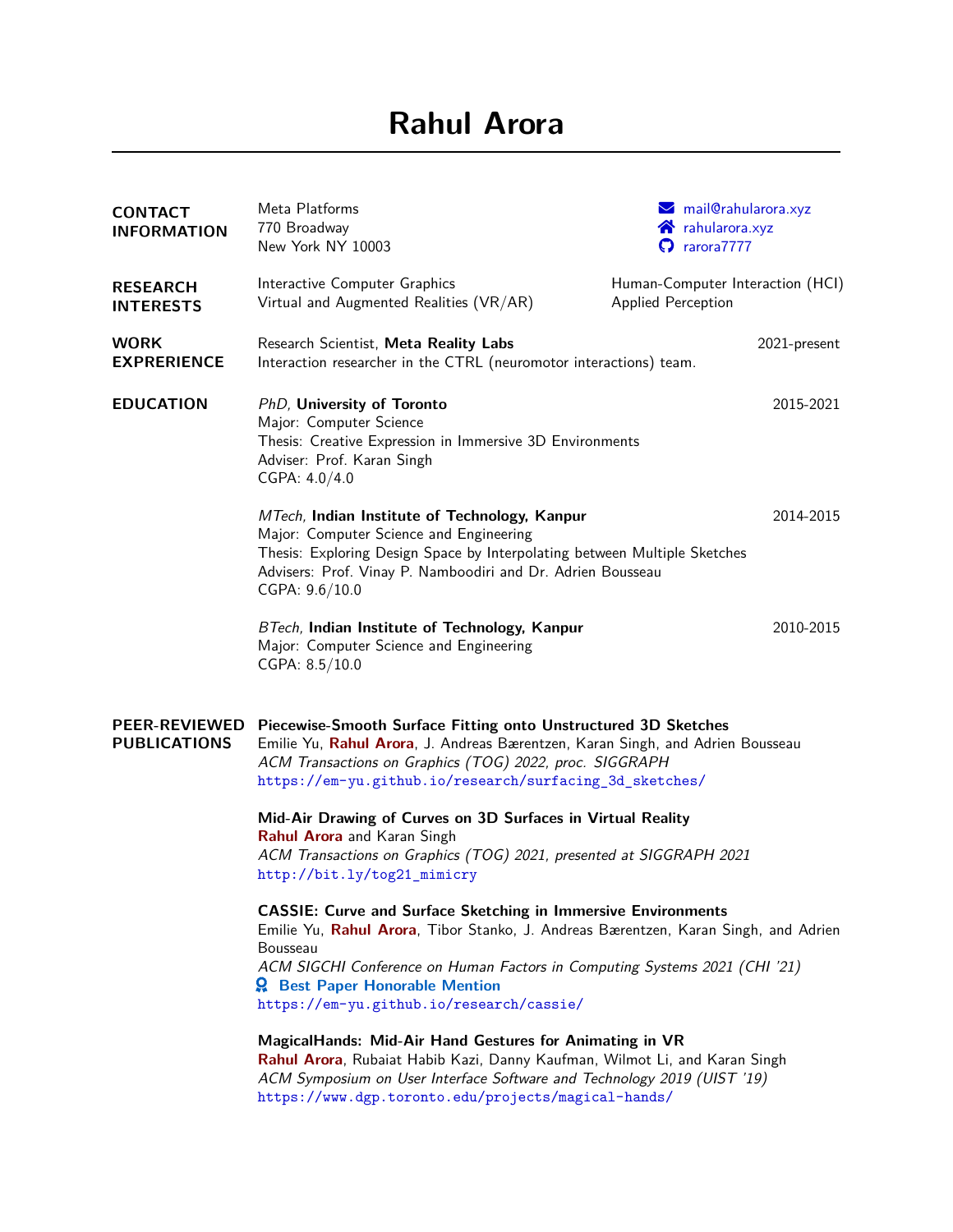### **Volumetric Michell Trusses for Parametric Design & Fabrication**

**Rahul Arora**, Alec Jacobson, Timothy R. Langlois, Yijiang Huang, Caitlin Mueller, Wojciech Matusik, Ariel Shamir, Karan Singh, and David I.W. Levin ACM Symposium on Computational Fabrication 2019 (SCF '19) <https://www.dgp.toronto.edu/projects/michell/>

# **SymbiosisSketch: Combining 2D and 3D Sketching for Designing Detailed 3D Objects in Situ**

**Rahul Arora**, Rubaiat Habib Kazi, Tovi Grossman, George Fitzmaurice, and Karan Singh ACM SIGCHI Conference on Human Factors in Computing Systems 2018 (CHI '18) <https://doi.org/10.1145/3328939.3328999>

### **Experimental Evaluation of Sketching on Surfaces in VR**

**Rahul Arora**, Rubaiat Habib Kazi, Fraser Anderson, Tovi Grossman, Karan Singh, and George Fitzmaurice ACM SIGCHI Conference on Human Factors in Computing Systems 2017 (CHI '17) <http://dx.doi.org/10.1145/3025453.3025474>

## **SketchSoup: Exploratory Ideation using Design Sketching**

**Rahul Arora**, Ishan Darolia, Vinay P. Namboodiri, Karan Singh, and Adrien Bousseau Computer Graphics Forum (CGF) 2017, presented at Eurographics 2017 <http://dx.doi.org/10.1111/cgf.13081>

**Derandomizing Isolation Lemma for K3***,***3-free and K5-free Bipartite Graphs Rahul Arora**, Ashu Gupta, Rohit Gurjar, and Raghunath Tewari Symposium on Theoretical Aspects of Computer Science (STACS) 2016 <http://dx.doi.org/10.4230/LIPIcs.STACS.2016.10>

#### **OTHER PUBLICATIONS Thinking Outside the Lab: VR Size & Depth Perception in the Wild (Preprint) Rahul Arora**, Jiannan Li, Gongyi Shi, Karan Singh <https://arxiv.org/2105.00584>

**Introduction to 3D Sketching (Invited Book Chapter) Rahul Arora**, Mayra Donaji Barrera Machuca, Philipp Wacker, Daniel Keefe, and Johann Habakuk Israel In Interactive Sketch-Based Interfaces and Modelling for Design (ed. Alexandra Bonnici). River Publishers. In press.

**Input Processing and Geometric Representations for 3D Sketches (Invited Book Chapter)**

Johann Habakuk Israel, Mayra Donaji Barrera Machuca, **Rahul Arora**, Philipp Wacker, and Daniel Keefe

In Interactive Sketch-Based Interfaces and Modelling for Design (ed. Alexandra Bonnici). River Publishers. In press.

#### **Interaction Devices and Techniques for 3D Sketching (Invited Book Chapter)**

Mayra Donaji Barrera Machuca, **Rahul Arora**, Philipp Wacker, Daniel Keefe, and Johann Habakuk Israel

In Interactive Sketch-Based Interfaces and Modelling for Design (ed. Alexandra Bonnici). River Publishers. In press.

#### **3D Sketching Application Scenarios (Invited Book Chapter)**

Philipp Wacker, **Rahul Arora**, Mayra Donaji Barrera Machuca, Daniel Keefe, and Johann Habakuk Israel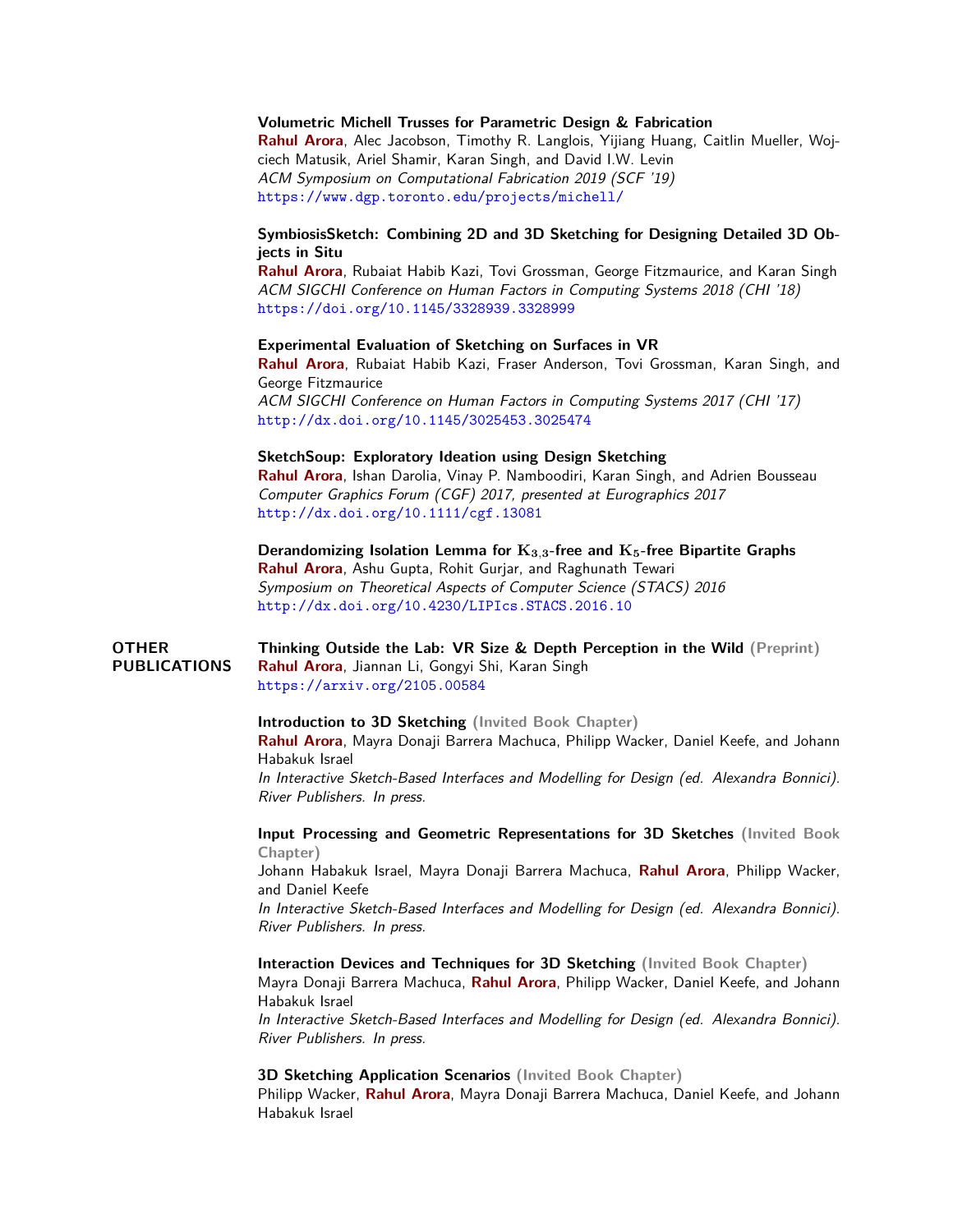|                    | In Interactive Sketch-Based Interfaces and Modelling for Design (ed. Alexandra Bonnici).<br>River Publishers. In press.                                                                                                                                     |             |
|--------------------|-------------------------------------------------------------------------------------------------------------------------------------------------------------------------------------------------------------------------------------------------------------|-------------|
|                    | Creative Expression with Immersive 3D Interactions (Juried)<br><b>Rahul Arora</b><br>Extended Abstracts of the 2020 CHI Conference on Human Factors in Computing Systems<br>(CHI '20 Doctoral Consortium)<br>https://dl.acm.org/doi/10.1145/3334480.3375028 |             |
|                    | Designing Volumetric Truss Structures for Computational Fabrication (Juried)<br>Rahul Arora, Alec Jacobson, Timothy R. Langlois, Karan Singh, and David I.W. Levin<br>Graphics Interface 2018 Posters (GI '18)<br>https://bit.ly/31CTjtw                    |             |
| <b>AWARDS AND</b>  | CHI Best Paper Honorable Mention Award                                                                                                                                                                                                                      | 2021        |
| <b>RECOGNITION</b> | Robert C. Lansdale/Okino Computer Graphics Fellowship: CA \$4,000                                                                                                                                                                                           | 2020        |
|                    | Wolfond Scholarship in Wireless Information Technology: CA \$10,000                                                                                                                                                                                         | 2019        |
|                    | UofT Libraries Grad Exhibit Competition (3 winners): CA \$1,000                                                                                                                                                                                             | 2019        |
|                    | Adobe Research Fellowship 2019 (11 fellows): US \$10,000                                                                                                                                                                                                    | 2018        |
|                    | Adobe Research Fellowship 2018 Finalist                                                                                                                                                                                                                     | 2017        |
|                    | Mitacs Accelerate Award for industrial partnership: CA \$15,000                                                                                                                                                                                             | 2016        |
|                    | Merit-cum-Means Scholarship, IIT Kanpur: Full tuition amount                                                                                                                                                                                                | 2010-2014   |
|                    | Academic Excellence Award, IIT Kanpur (top 5% students)                                                                                                                                                                                                     | 2013        |
| <b>INTERNSHIPS</b> | Adobe Research, Seattle, USA<br>with Timothy Langlois, Danny Kaufman, and Rubaiat Habib<br>Worked on techniques for creating stylized animations of 2D fluids.                                                                                              | Summer 2019 |
|                    | Adobe Research, Seattle, USA<br>with Wil Li, Rubaiat Habib, and Danny Kaufman<br>Studied gestural methods for authoring animations in VR.                                                                                                                   | Summer 2018 |
|                    | Autodesk Research, Toronto, Canada<br>with Rubaiat Habib and Tovi Grossman<br>Developed an augmented reality tool for 3D concept sketching.                                                                                                                 | Winter 2017 |
|                    | Autodesk Research, Toronto, Canada<br>with Tovi Grossman, Rubaiat Habib, and Fraser Anderson<br>Conducted lab experiments to understand 3D sketching ability.                                                                                               | Summer 2016 |
|                    | Inria, Sophia-Antipolis, France<br>with Adrien Bousseau<br>Developed a user-guided method for ideation sketch interpolation.                                                                                                                                | Summer 2014 |
|                    | Adobe Research, Bangalore, India<br>with Ramesh Srinivasaraghavan<br>Built a gamified crowdsourcing platform for object recognition tasks.                                                                                                                  | Summer 2013 |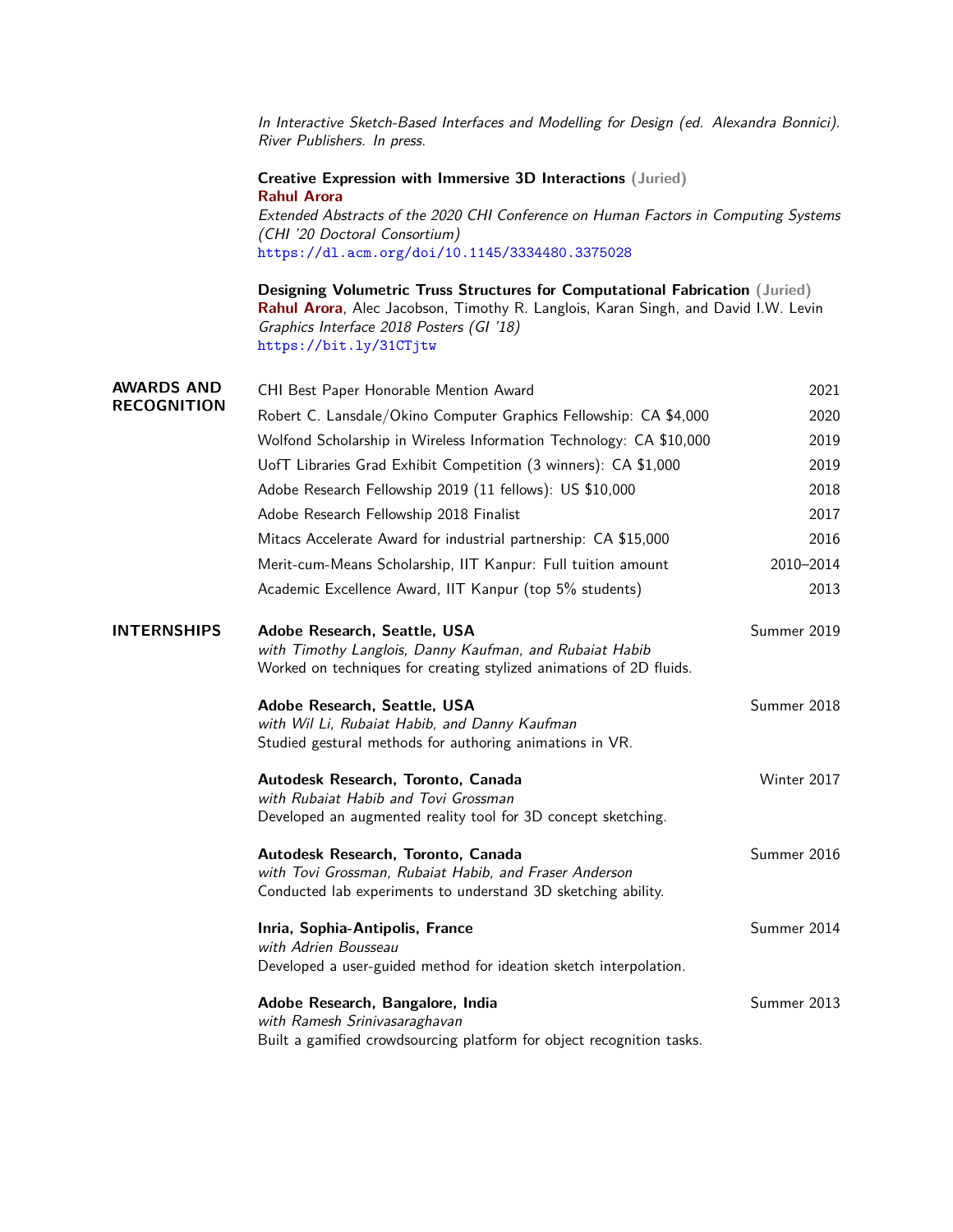| <b>SKILLS</b> | <b>Programming:</b> MATLAB, C#, Unity Engine, C++, Python (limited experience).                                                                                  |               |  |  |
|---------------|------------------------------------------------------------------------------------------------------------------------------------------------------------------|---------------|--|--|
|               | Techniques: 3D graphics, numerical optimization, geometry processing, physical simula-<br>tion, quantitative studies, qualitative studies, statistical analysis. |               |  |  |
|               | Tools: Adobe Photoshop, Blender, Adobe Premiere, LATEX, Microsoft Office.                                                                                        |               |  |  |
| <b>TALKS</b>  | Université de Montréal HCI Course, Remote Talk<br>On Immersive 3D Sketching and Modelling                                                                        | April 2022    |  |  |
|               | <b>Toronto Geometry Colloquium, Remote Talk</b><br>On Human-Centered Graphics for Immersive Creative Expression                                                  | October 2021  |  |  |
|               | SIGGRAPH 2021, Remote Talk<br>Paper presentation: Mid-Air Drawing of Curves on 3D Surfaces in Virtual Reality                                                    | August 2021   |  |  |
|               | Autodesk Research, Remote Talk<br>On Human-Centered Graphics for Immersive Creative Expression                                                                   | April 2021    |  |  |
|               | <b>Facebook Reality Labs, Remote Talk</b><br>On Human-Centered Graphics for Immersive Creative Expression                                                        | April 2021    |  |  |
|               | <b>UBC AR/VR Course, Remote Guest Lecture</b><br>On Gesture-Based Animation in VR                                                                                | March 2021    |  |  |
|               | GraphDeco Group, Inria Sophia-Antipolis, Remote Talk<br>On Human-Centered Graphics for Immersive Art & Design                                                    | March 2021    |  |  |
|               | MIT Computer Graphics Group, Remote Talk<br>On Volumetric Michell Trusses                                                                                        | December 2020 |  |  |
|               | CHI 2020 Doctoral Symposium, Remote Talk<br>On Creative Expression with Immersive 3D Interactions                                                                | May 2020      |  |  |
|               | Motograph Workshop, Waterloo, Canada<br>On Stylized Fluid Animation                                                                                              | December 2019 |  |  |
|               | UIST 2019, New Orleans, USA<br>Paper presentation: MagicalHands                                                                                                  | October 2019  |  |  |
|               | SCF 2019, Pittsburgh, USA<br>Paper presentation: Volumetric Michell Trusses for Parametric Design & Fabrication                                                  | June 2019     |  |  |
|               | CHI 2018, Montreal, Canada<br>Paper presentation: SymbiosisSketch                                                                                                | May 2018      |  |  |
|               | Toronto SIGCHI Chapter, Toronto, Canada<br>On Hybrid 2D-3D Sketching in SymbiosisSketch                                                                          | March 2018    |  |  |
|               | Tomograph Workshop, Toronto, Canada<br>On Truss Topology Optimization for Design & Manufacturing                                                                 | December 2017 |  |  |
|               | <b>IIT Kanpur, India</b><br>On 2D Sketching and Immersive 3D Sketching                                                                                           | May 2017      |  |  |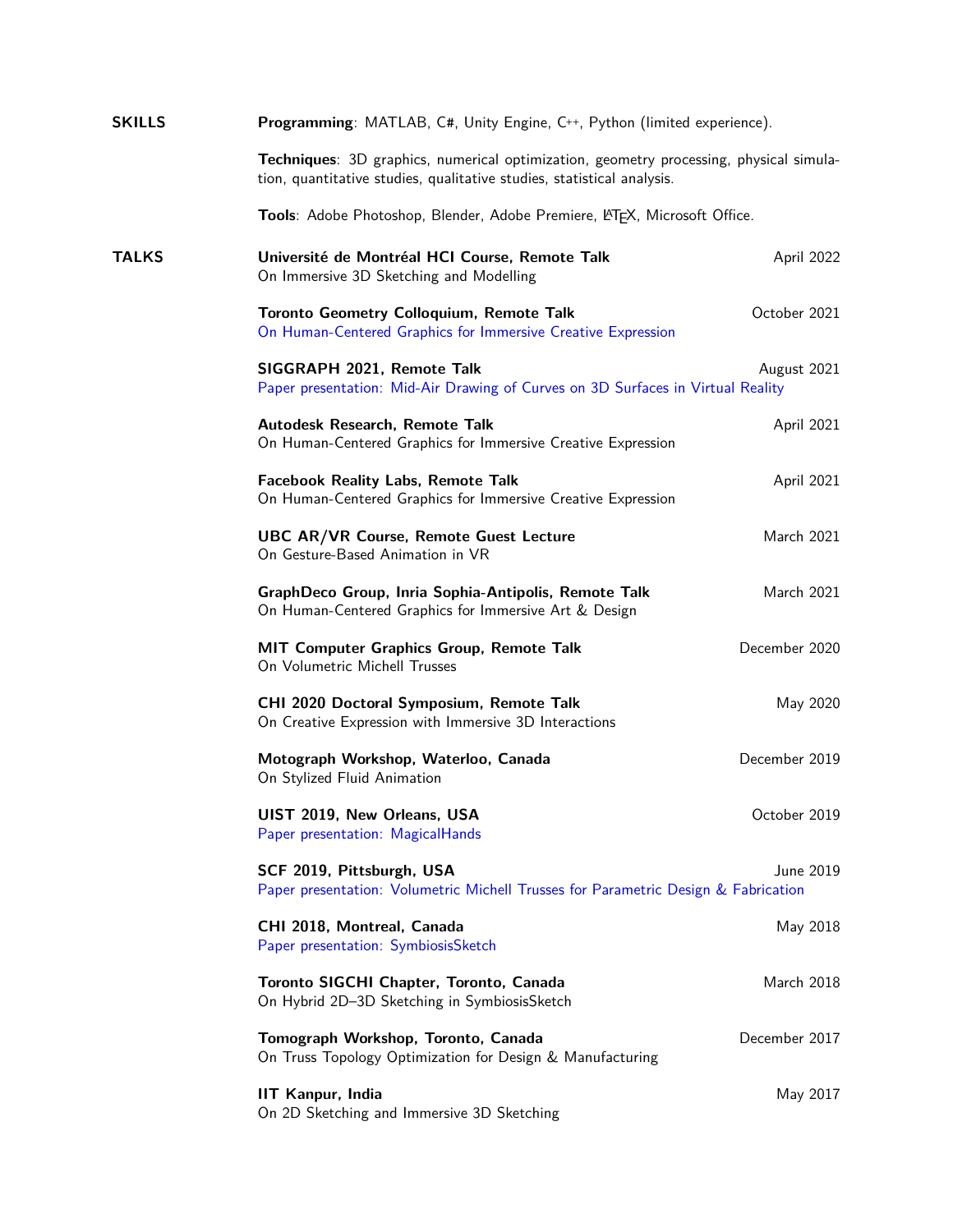**CHI 2017, Denver, USA** May 2017 Paper presentation: Experimental Evaluation of Sketching on Surfaces in VR

**Eurographics 2017, Lyon, France** May 2017 Paper presentation: SketchSoup

# **SERVICE Committee Member** for Pacific Graphics 2022.

**Committee Member** for CHI 2022 Late-Breaking Work.

**Committee Member** for ICCV 2021 Workshop on Sketching for Human Expressivity.

**Committee Member** for Pacific Graphics 2021.

**Committee Member** for SIGGRAPH Asia 2020 XR Program.

**Area Chair** for Graphics Interface (GI) 2020.

**Student Volunteer** at User Interface Software and Technology (UIST) 2019.

#### **Reviewer** for computer graphics conferences

SIGGRAPH 2020, 2022; SIGGRAPH Asia 2020–2022; SIGGRAPH Posters Program 2021; Eurographics (EG) Short Papers 2021; Symposium for Computational Fabrication (SCF) 2020; Pacific Graphics 2021–2022; Graphics Interface (GI) 2018, 2020.

#### **Reviewer** for computer graphics journals

Transactions on Graphics (TOG) 2021; Computer Graphics Forum (CGF) 2020; Transactions on Visualization and Computer Graphics (TVCG) 2019–2020; Computer-Aided Design (CAD) 2019; Computer & Graphics 2019; Computer Graphics & Applications 2017.

#### **Reviewer** for HCI conferences

Conference on Human Factors in Computing Systems (CHI) 2017–2022; User Interfaces Software and Technology (UIST) 2018–2020, 2022; Designing Interactive Systems (DIS) 2018; Creativity & Cognition 2022; Graphics Interface (GI) 2020.

**Reviewer** for HCI journals International Journal of Human-Computer Interaction (IJHCI) 2018; International Journal of Human-Computer Studies (IJHCS) 2021.

**Reviewer** for specialized VR/AR conferences

Virtual Reality (IEEE VR) 2018, 2020–2022; Virtual Reality Software and Technology (VRST) 2020; International Symposium on Mixed and Augmented Reality (ISMAR) 2020– 2022; Spatial User Interaction (SUI) 2017.

**Reviewer** for other venues Springer Nature Applied Sciences (SNAS) 2019.

| TEACHING<br><b>EXPERIENCE</b> | <b>Computer Graphics.</b> University of Toronto<br>Teaching Assistant for Prof. David Levin   | Winter 2020      |
|-------------------------------|-----------------------------------------------------------------------------------------------|------------------|
|                               | <b>Computer Graphics.</b> University of Toronto<br>Teaching Assistant for Prof. Alec Jacobson | <b>Fall 2019</b> |